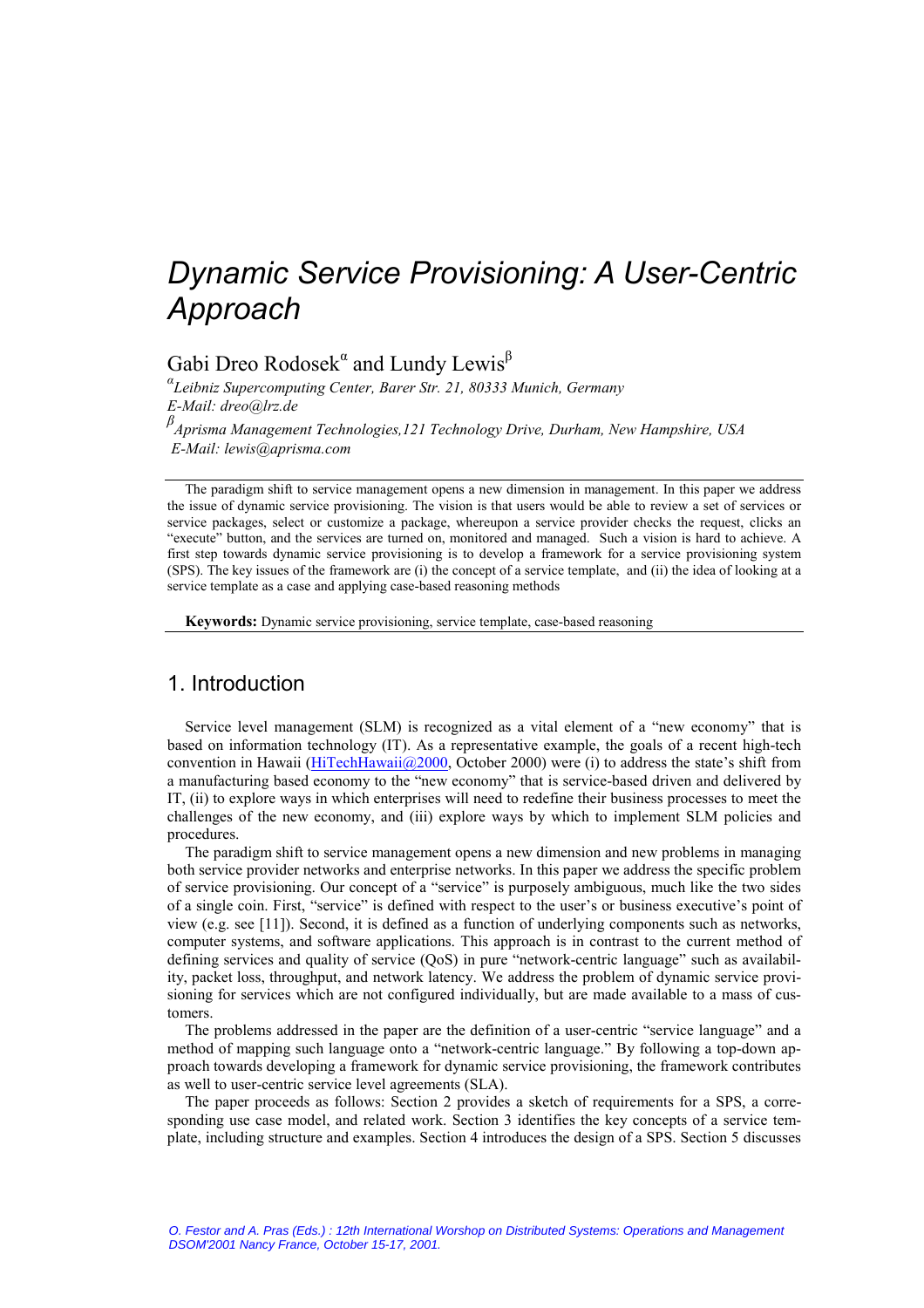the application of case-based reasoning methods to a SPS in order to improve the provisioning and management steps with real experience. Finally, Section 6 concludes the paper.

# 2. SPS Requirements and a Use Case Model

Current practices in service provisioning among service providers include (i) on-site installation and configuration and (ii) "drop-ship" and "swivel chair" provisioning. The first approach is manually demanding, since service providers cart devices to customer premises and wire/hook them up on site. The second approach represents some improvement because devices are partially pre-configured and sent to customer premises via a commercial shipping company. Customers are given minimal instruction that render the devices reachable and manageable from the service providers network operation center (NOC). Thus, the service can be set up and adjusted from the NOC.

The downside of the second method is the "swivel" aspect, meaning that service providers have to use multiple management systems for different kinds of devices, systems, or applications to render a service operable. The latter problem is familiar in both industry and research.

### *2.1 SPS Requirements*

A third method is to use an automated SPS [8]. Importantly, the vision of service providers is to have an integrated management system whereby services can be set up from a single management console. For example, it is expected that service providers will provide a catalogue of services that can be reviewed on-line. Customers may select a service package with various options such as availability guarantees, security coverage, and response time. These are well known in the industry as SLAs. Further, the vision is that after customers would review the set of services or service packages via the web and select a package, then the service provider would verify the order request with respect to technical issues. Technical issues include whether the thresholds as specified in SLA are achievable and the question of whether the required resources for the provision of the requested services are available. Such verification is done mostly manually with tool support. After the order has been approved, the provider initiates service provision and service management procedures.

The service provider is expected to have a record of existing services and an indication of their consumption of resources. Thus, during the technical verification, the service inventory and the utilization of the required resources will have to be consulted before the new or modified service is activated. Next, it is expected that services will be monitored for possible faults. Since a service depends upon underlying devices, computer systems and applications, it is expected that the SPS will be integrated with systems that monitor and manage those components. Finally, it is expected that the SPS will provide bills at the end of the month.

### *2.2 Use Case Model*

From these high-level requirements, we can sketch a use case model as shown in Fig. 1, where ovals indicate use cases and the stick figures indicate a class of users. Note that a user can be inanimate, e.g. an existing operations support system (OSS). A solid arrow between a user and a use case expresses the relation "uses the system for the purpose of" while a dotted arrow indicates the relation "provides (partial) means for."

The service provider uses the SPS for the purpose of setting up a library of service templates. Both the service provider and user use the SPS for the purpose of finalizing a service contract, where the template provides the means for doing so. Service Activation is provided for by (i) finalized contract, (ii) a current library, and (iii) an existing OSS. Observe that the service provider uses the SPS for the purpose of Creating Service Templates and producing Service Reports and Billing.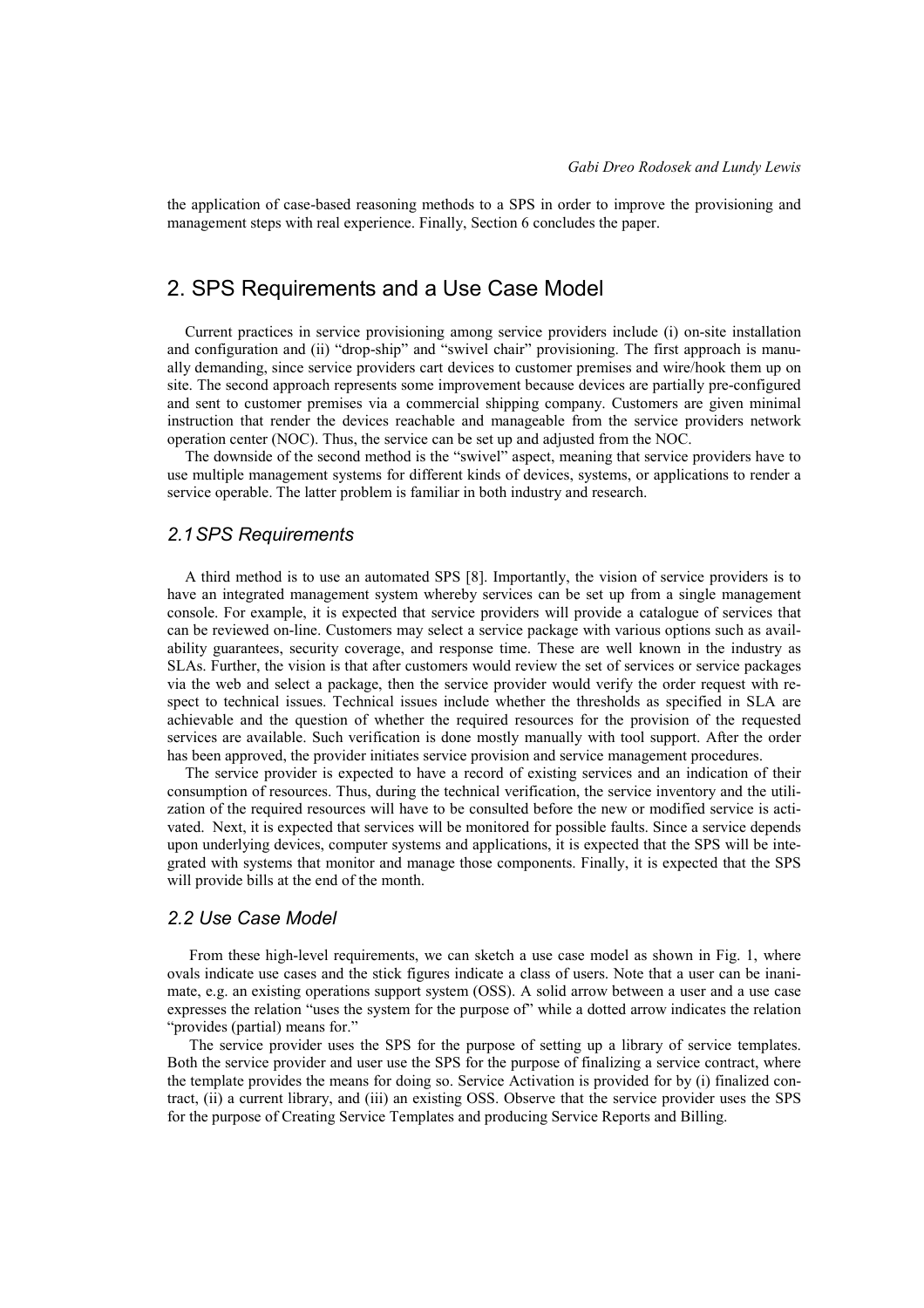However, the Service Reports and Billing function depends upon (i.e. the converse of "provides partial means for") the Finalize Service Contract and Service Monitoring and Control functions, the latter of which depends upon existing OSSs. Following other relationships in Fig. 1, the reader should be able to see the inner structure of the SPS.



*Figure 1: A use case model for a SPS*

### *2.2 Related Work*

Most existing work on SLM focuses on SLAs, QoS parameters in SLAs, and measurement techniques (e.g. [3 - 6, 9]). Further, most work expresses the relation between a service and underlying supporting components in a standard dependency graph. This relation is addressed also in [7]. Issues in automated service provisioning are discussed briefly in [2, 4], and a SPS using the Java Bean framework is discussed in [10]. However, this work doesn't address the problem of a user-centric, semi-automated or automated approach to dynamic service provisioning.

A conceptual framework and a methodology for SLM is described in [1] based on the general software development paradigm. One starts by defining a business process, then defining services upon which the business process depend, then defining service parameters and their range of possible values, and finally marking a particular value (i.e. a service level) that reflects acceptability of service performance. Next, one selects the network components upon which the service depends and constructs a function that maps measurement values of component parameters into the service parameters. However, the important issue of service provisioning isn't included in the discussion.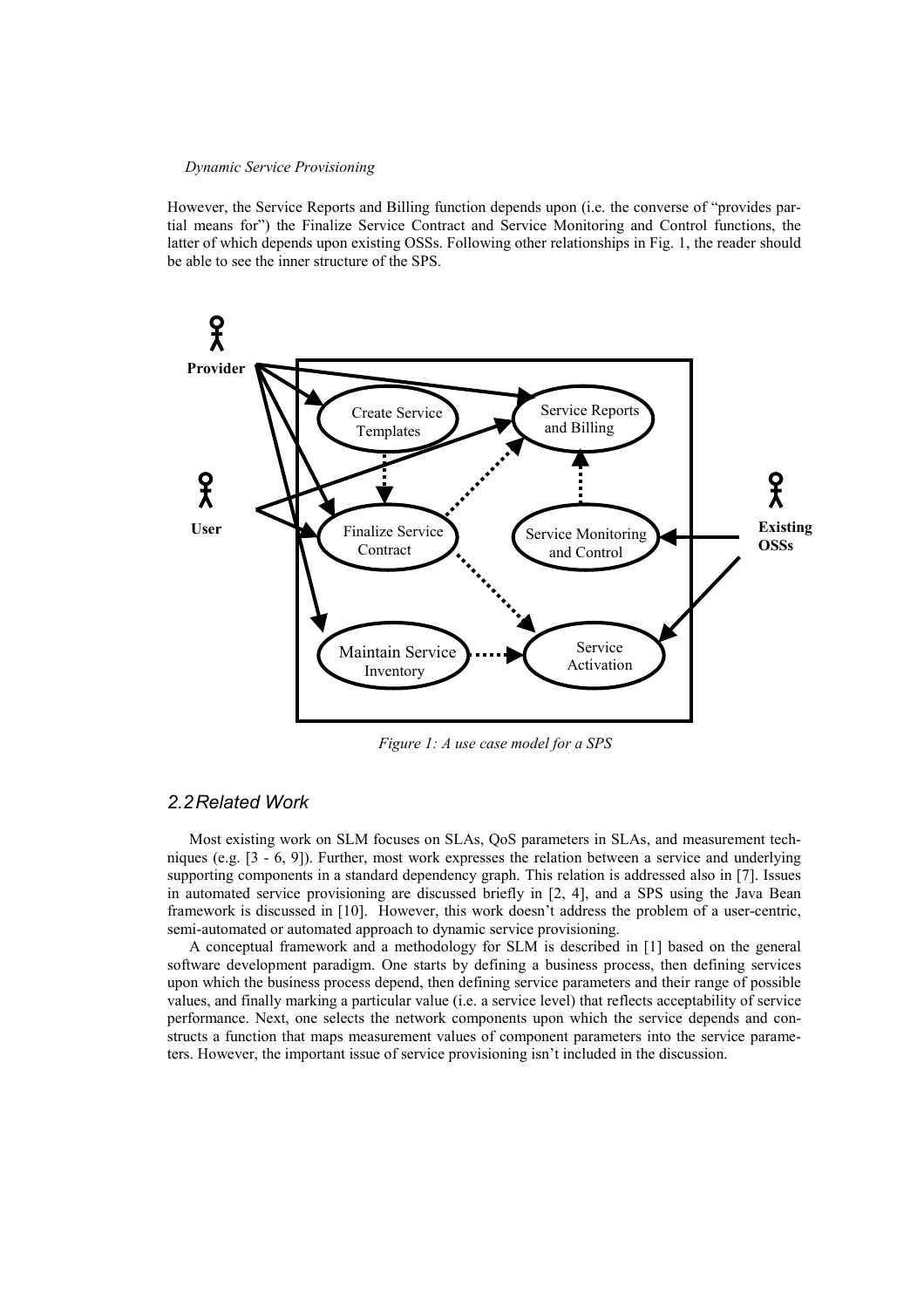# 3. Service Templates in Support of an SPS

In order to derive a framework for service provisioning, it is necessary to start with the identification of two roles: the user and the service provider. See Fig. 2 (and refer back to the Use Case Model in Fig. 1). The user orders and subscribes services with special QoS parameters, as provided by the service provider. To identify the main parts of a SPS, it is necessary to address three central aspects:

- (a) the definition of user-centric services and accompanying quality of service information to users in the form of SLAs,
- (b) the gathering of necessary service-related information from resources in order to gauge SLAs over time, and
- (c) the means by which to configure and control resources such as network devices, end systems, or applications with respect to selected services and the SLA.



*Figure 2: Three aspects (a), (b), and (c) of service provisioning*

# *3.1 Bottom-up vs. Top-down Construction of Quality of Service Parameters*

An analysis of QoS parameters is the first step towards a dynamic service provisioning system. Current SLAs in the domain of networking are mainly service provider centric (e.g. usually in terms of reachability, packet loss, response time, error rates etc.) even though the services they support include E-commerce, Web or Email services. Thus, service providers refer to Internet connectivity services (layer 3 and lower) instead of higher-level, user-centric services. However, from the business viewpoint it is important to know that emails are correctly delivered to the recipient within a certain time interval, or that hits on a business web site are reliable and fast enough to hold the user's attention.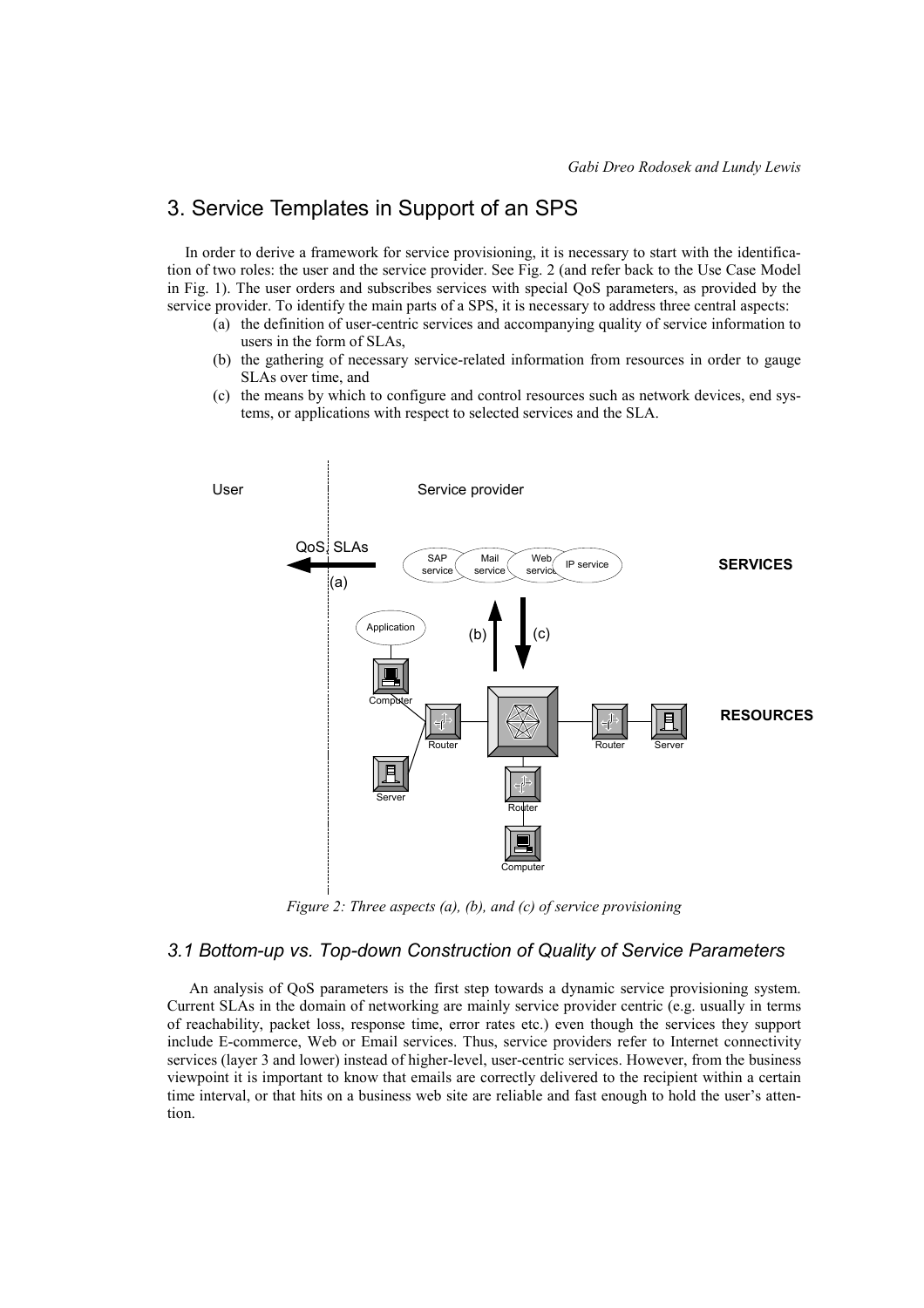The current practice among service providers regarding the definition of SLAs is bottom-up. Service providers typically start with network-centric parameters and then try to mould them into service-centric parameters. This procedure is represented with (b) in Fig. 2. The reason for this approach is that most current management tools are device-centric and the service representation is missing. For example, management tools such as Concord's Network Health, InfoVista, Aprisma's Spectrum, and HP's OpenView provide the means to define network-centric metrics and collect their values in an historical database. One exception is the product Continuity built by ICS in Germany. Continuity adds a layer of abstraction over the Spectrum management system that shows representations of services and corresponding collections of devices upon which services depend in a standard dependency graph. Continuity, however, doesn't cover the service provisioning problem.

Our approach in this paper is the opposite of the current trend among service providers. It is purposely top-down. We start with service-centric definitions and parameters and try to decompose them into network-centric parameters. Thus, we concentrate on points (a) and (c) in Fig. 2. We argue that by following a top-down approach the resulting framework will make it easier to realize dynamic service provisioning, user-friendly SLAs, user-friendly service reports, and business/network alignment. In this regard, we follow a common practice in general software engineering: Consider userbased requirements up front and let them influence software development throughout the design and implementation process.

Now, main components of an SPS include the following (see the Use Case Model in Fig. 1):

- Service Templates (i.e. a catalogue of services viewable by consumers),
- Service Contracts (SLAs),
- Service Activation and Modification,
- Service Inventory,
- Tight integration with underlying element and network management systems,
- Service Monitoring and Control (reactive and proactive), and
- Service Billing.

All the components of a SPS can not be discussed in requested detail in this paper. Therefore, our discussion is focused on the components which need to be addressed first and are basic for the framework, viz. the identification of the service template structure.

### *3.2 On Service Templates*

From the discussion so far, we can identify two parts of a service template:

- a user part and
- a provider part.

To derive the structure of a service template in a satisfactory detail, it is necessary to analyze the use case model in Fig. 1 and the central aspects of a SPS in Fig. 2. From the user perspective, it is important to have a service model with the agreed quality in the Finalize Service Contract use case. In addition, a user wants reports about the provided quality of services as indicated in the Service Reports and Billing use case. From the service provider's perspective, it is important to know how to set-up, monitor, and manage services so that SLAs are not violated. This suggests that the service template should include a language that reflects the service from the provider's point of view in addition to the customer's view.

Thus far in the industry, there have been somewhat vague descriptions of what the structure of a service template should be, although most service providers acknowledge that it is a crucial aspect of an SPS.

As a result of our previous discussion, we identify the following dimensions of a service that need to represented in a service template:

#### **Functionality**:

- o Defines the service functionality as perceived by a user at a service access point (SAP) (e.g. sending/receiving mails by using a mail client)
- Specifies the internal building blocks of a service (its subservices)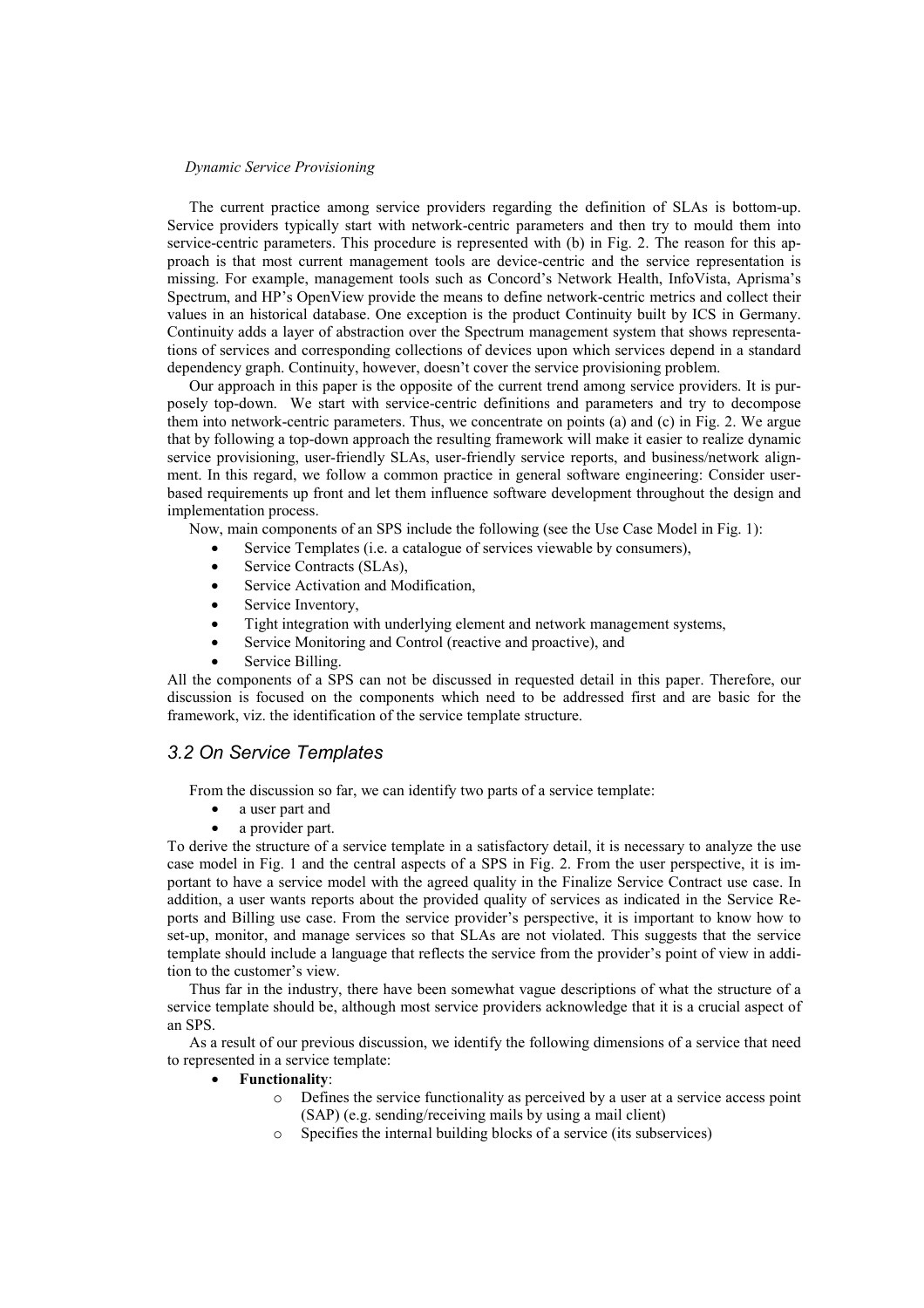- **Quality**: Defines the QoS parameters of a service
- **Management**:
	- o Defines how a service has to be managed (i.e. how a service is instantiated on the infrastructure of a provider and the way that network and systems management platforms have to monitor underlying components)
	- o Defines management information that users can access over a Customer Service Management (CSM).

Within a service provider domain all three dimensions are relevant and are part of the service management (SM) operations of a service provider. From the user's view, *Functionality* refers to the service functionality that a user can access at a SAP (e.g. send an email over the Netscape mail client). *Quality* refers to the specification of user-centric QoS parameters (e.g. hit rate, response times) with service levels. *Management* from the user's point of view refers to the CSM [5] application. CSM is the management interface between a user and a provider, where a user can access management information about the subscribed services.

In terms of a CSM a user should get information periodically about the quality of the subscribed services. The next step of CSM is to enable the user to actively subscribe to new services online, select QoS parameters and their values, and request further quality reports. Thus, a user configures an "order" for a service with his requirements regarding quality and information. The service provider needs to realize this "order" with a SPS.

From the provider's view, *Functionality* refers to the provision of a service by identifying the subservices upon which a service depends as well as the resources through which the service is provided. Resources, however, are not part of a service template. The reason is to clearly distinguish between the description of services and the instantiation on the resource layer, for example to "move" services dynamically across the infrastructure. Quality of service refers to the monitoring and aggregation of so-called Quality of Device (QoD) parameters as observed by management tools. Management in the context of a service provider refers to the configuration of management tools to monitor the resources through which services are provided. Additionally, policies which describe the (enterprise specific) ways services are provided and operated are of relevance as well.

The service provider part of the service template is hidden from the user. However, the service provider can view the entire template. A collection of service templates would be contained in a service provider's template library, where each template includes a service name and a description, the resource requirements for the service, and a procedure for instantiating the service. A collection of services described in this way would make up a service template library.

 A service template is a key concept in service provisioning, and in terms of workflow it is the entity that initiates the service provisioning process. The structure of a service template is as follows:

#### *Service template: service*

#### *User part*

**Functionality***: the name of the service with the description of its functionality as accessible by a user*

*User-centric QoS parameters:: QoS parameters which represent a particular user's view with the specification of intervals within which a user can select values*

*CSM: configuration of reports about the provided quality, type of report (online, offline) etc.*

#### *Provider part*

*Functionality: specification of the required subservices*

*Provider-centric QoS parameters: QoS parameters which represent the service quality from the operating view in addition to the provision of user-centric QoS*

*Provisioning steps: configuration of resources*

*Management steps: the activation of resource monitoring tools i.e., network and systems management tools)*

*Policies: description of enterprise-specific issues related to the operation of services*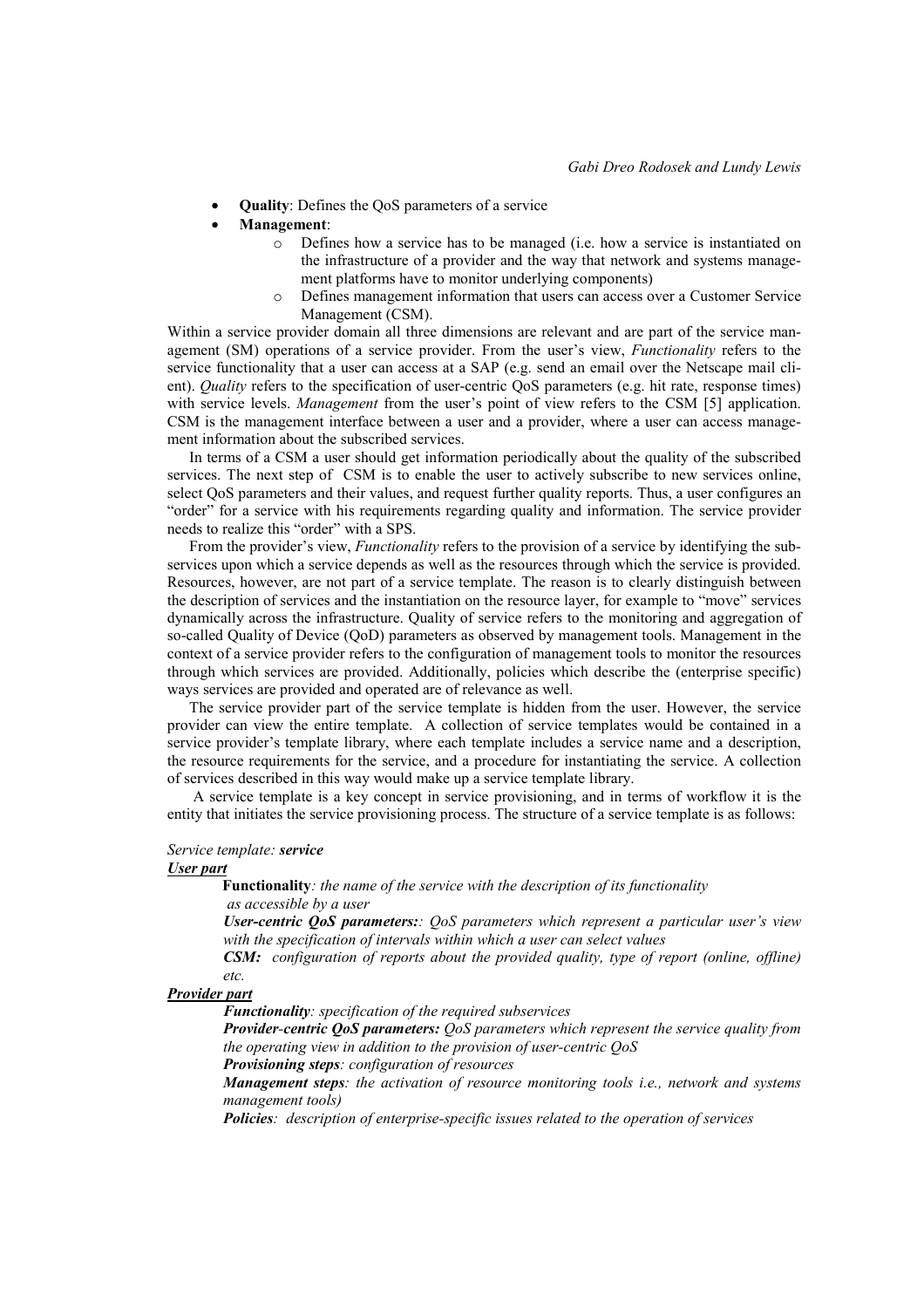## *3.3 Examples of Service Templates*

To illustrate the structure of a service template, let us consider the following two simplified examples. Assume that it is possible to subscribe to a user help desk (UHD) service to support the resolution of problems of the subscribed services. A simplified service template for a user help desk (UHD) service would look as follows:

Service template: UHD service

### *User part:*

Functionality: support the resolution of problems

User-centric QoS parameters: problem resolution time [1-24h], first response time [1-24h]

CSM: monthly reports on the average resolution time, online reports on the average resolution time

### *Provider part:*

Functionality: database and workflow subservice (e.g. trouble ticket system), system subservice, network connectivity subservice

Provider-centric QoS parameters: average resolution time

Provisioning steps:

Configure user account (user name)

Configure escalations, priorities of tickets (problem resolution time, first response time)

Check number of available (floating) licenses, check server load Configure CSM application with respect to the requested reports

Management steps:

Configure network management platform to check network connectivity Configure systems management platform to check system resources (e.g., server load)

Configure database and trouble ticket systems management

Policies: service is made available 24 hours a day, 7 days a week

Another example is the simplified service template for a service Internet Access.

Service template: Internet access

#### *User part:*

Functionality: Internet access

User-centric QoS parameters: bandwidth, availability, throughput, utilization at the service access point

CSM: online reports on throughput, utilization, availability of the router interface, monthly reports

# *Provider part:*

Functionality: connectivity subservices on layer 2 for access and backbone lines, provided by an external provider

Provider-centric QoS parameters: availability of the whole backbone Provisioning steps:

Configure an interface of a router with requested bandwidth

Configure user account (e.g., database)

Configure CSM application to provide the requested reports

Management steps:

Configure network management platform

Configure monitoring tools for end-to-end flows

Policies: service is provided 24 hours a day, 7 days a week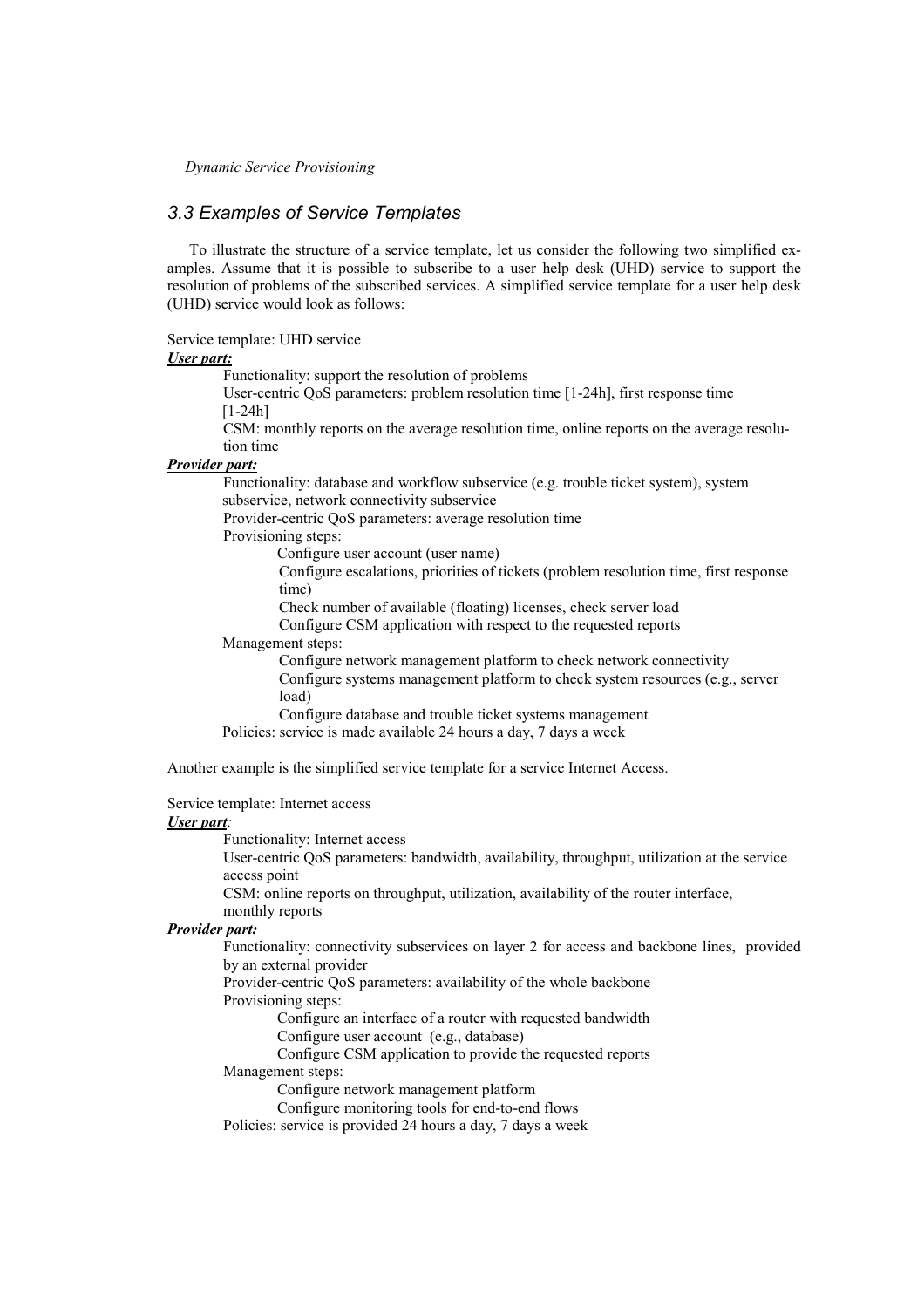Thus, a provider would provide a service template for several services (e.g. Web service) with the appropriate parameters, e.g. access time for a web site and monthly reports on access statistics to a user. A user would now select a service template for, say a Web service, and configure the available parameters and order a service. In case the provided parameters and services do not meet the user requirements, a negotiation with the SP needs to start (i.e. as indicated with the Finalize Service Contract use case). At that time a service provider needs to check his resources to see whether it is possible to provide the service.

# 4. Design of a Service Provisioning System

Assume the following scenario based on the Use Case Model in Fig.1. A user orders a new service with specific user-centric QoS parameters over the CSM application. Afterwards, as depicted in the interaction diagram in Fig. 3, a service request (i.e. instantiated service template) is generated by a workflow management system. First, a service provider performs a verification of contractual issues with respect to SLAs (i.e. whether the service order request is within the agreed parameters). If the verification is not successful, the request is abandoned. At this step a negotiation phase between a service provider and a customer may start regarding the desired QoS parameters, the values, thresholds, penalties etc. This negotiation phase is not analyzed in the sequence diagram.

As part of the technical check, which is performed afterwards and may be supported by a service planning application (SPA), it is determined whether the service request can be granted or needs to be rejected with respect to the available resources. In case the request is granted, the provisioning steps and the management steps as defined in the service template are executed. The provisioning and management steps are specified in terms of actions with parameters (e.g. configure(router)). In some cases such detailed specification is not possible, especially if several providers are involved in the service provision.

To achieve the granularity where actions can be translated directly into commands of management tools is a difficult task. The idea is to start with actions that are specified by experts and refine/improve these steps through real experience by the technicians or experts who execute the steps. Thus, it is a learning process where at the end the steps can be specified in terms of commands for management tools. If this is achieved, then it is possible to refer to an automated SPS. In case steps are specified in terms of start database(host1), such a specification is already helpful for technicians who execute these actions. Furthermore, the step start database(host1I) can be refined to concrete system commands (e.g. oracle {start | stop} on host1, starting or stopping processes of the Oracle database). To specify the steps in a sufficient granularity for an automated SPS in the first step is, however, a hard task due to the distributed realization of services upon resources and the associated complexity.

The implementation of a CSM application has been successfully shown in [5] where it is used now for four years nationwide. Trouble ticket systems (e.g. Peregrine's ARS) have also proved to be useful as a workflow management tool. The verification of the contractual and technical issues (e.g. resource allocation) is performed by a service provider manually or with supporting tools. The resource allocation problem can be supported by a *service planning application* (SPA), for example RiskWise from Parc Technologies [17] using the constraint-based approach for modeling IT services, as presented in [16]. The configuration of devices to provide a service (not shown in Fig. 3) may be realized via a network management platform such as Aprisma's Spectrum or HP's OpenView.

To enhance the provisioning and management steps of the service template with real experience, we identify case-based reasoning (CBR) as the appropriate method to address this issue and recognize *the service template as a case***.** The user part of a service template characterizes the service request (i.e. what service with what QoS parameters have been ordered), and the provider part, - the provisioning and management steps - identify the necessary workflow to realize the user's service order request.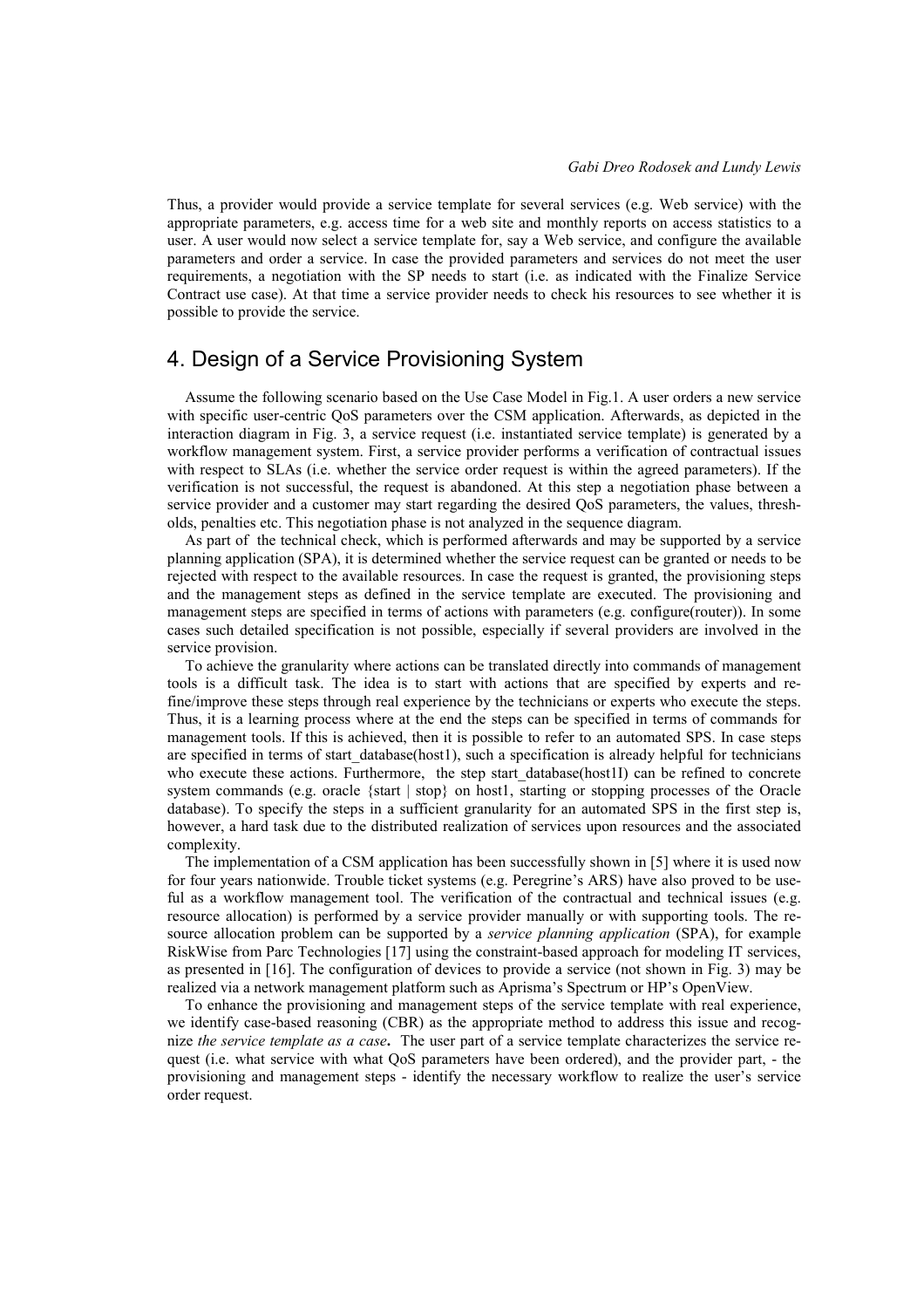

*Figure 3: Sequence diagram of a SPS*

# 5. Applying CBR to Service Provisioning

After finalizing a service contract, the next step is service provisioning, i.e. the next activities that occur after a user sends the order for a service to the SP via the CSM application. There are several aspects of service provisioning which need to be observed. One aspect is to check whether there are available resources to meet the user service order. The relevance of this issue is demonstrated especially with the example with the "Internet Access" service. After receipt of a user order, it is necessary to check whether there is enough bandwidth available on the system with a bandwidth management system. At this point, we see the tight integration with the network, system and application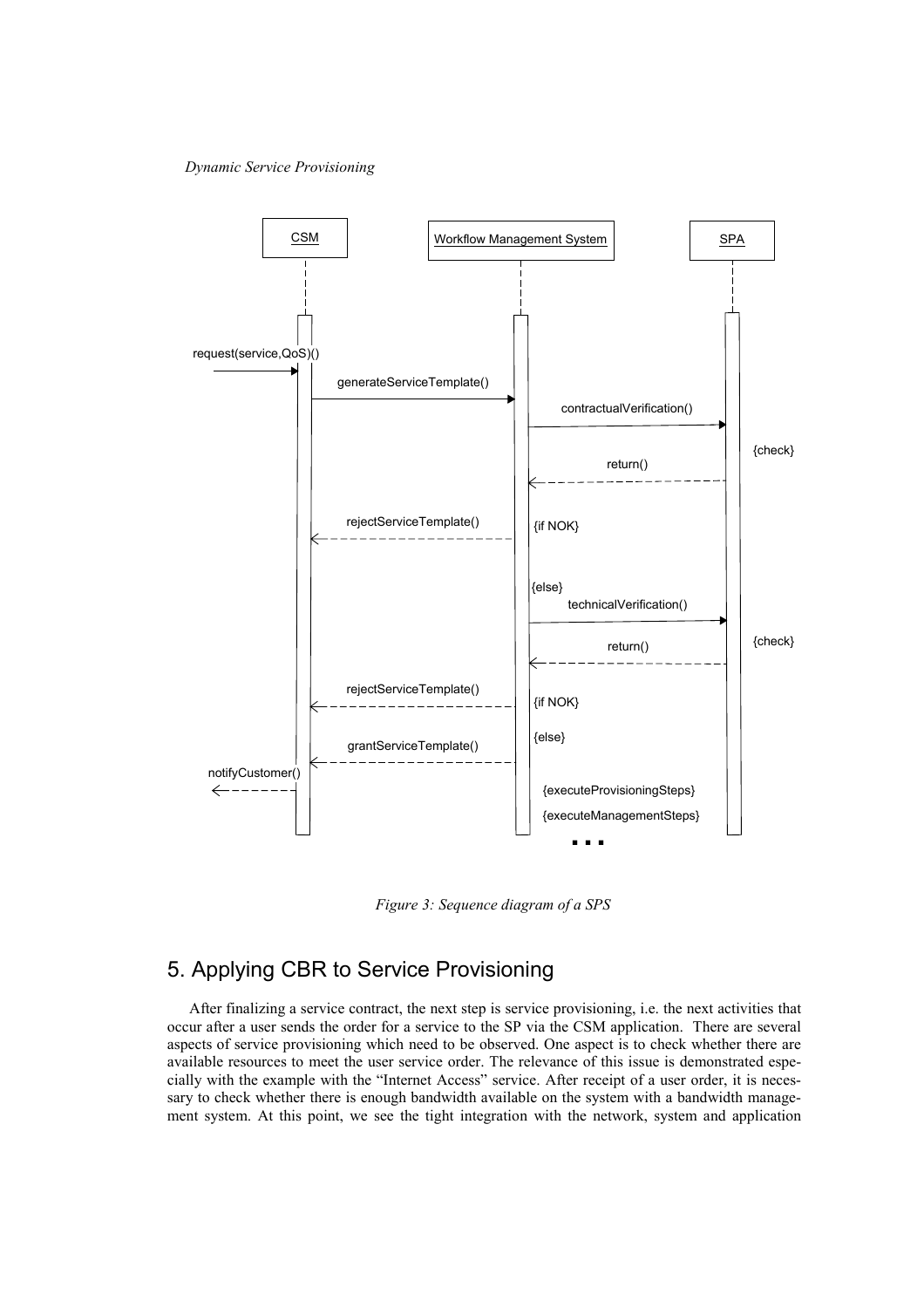management, i.e. the so-called "resource management." We can recognize that service planning, especially the aspect of checking available resources, can be seen as a "resource allocation" problem.

Another important issue is the configuration of resources to activate the service. For example, an SP may use a systems management platform to configure and monitor systems-related parameters (e.g. server load) and use a network management platform to monitor the connectivity between clients and server.

Consider the workflow aspect of an SPS, viz. the service provisioning steps. We propose the idea of thinking of a *service template* as a *case* and applying the case-based reasoning paradigm to service provisioning.

Case-based reasoning (CBR) is a well-known automated reasoning paradigm that issued from the AI community in the 1980s. In the network management domain, CBR has been applied to fault management and trouble-shooting (e.g. see  $[12 - 15]$ ). The insight in this work is to look at a trouble ticket as a case, and then to apply CBR concepts of a case library, alternative case views, case retrieval, case adaptation, case execution, and library updating to the task of network fault diagnosis and repair.

Now, with respect to service provisioning, consider that the user view is much like an ordering form. When the user fills out the form (i.e. requests a service), the most similar template is retrieved from the template library (i.e. the case library in terms of CBR) and adapted to the user's request. The type of adaptation suited for this is parameterized adaptation. Thus the retrieval and adaptation of the template is the second iteration of the case, and now looks much like a work order. The work order is handed over to a field technician who follows the procedure described in the case for setting up the service. If problems arise, the technician notes them in the case. Thus, the third iteration of the case (i.e. the results of the execution of the case) becomes an "experience" and is entered back into the case library. The next time around, when a new user places an order, the most similar case is retrieved. The retrieved case might well be a different case depending on the technician's notes and additional parameters.

The main benefit of using the CBR paradigm is to improve the provisioning and management of services with real experience. Due to the dependencies between services and the fact the provision of services vary from user to user (and from SP to SP), the procedure for service provisioning becomes complex and unstructured, and those are the kinds of problems that CBR systems are designed to address. Although a well-seasoned field technician may become quite adept at setting up services for a particular SP, the problems are well-known, including employee churn and the introduction of new technicians on job.

Consider now a simple example. The main steps of service provisioning and management are described in an initial service template, and then adapted to make up a work order. Afterwards, during the configuration and management of several service requests, the service provisioning/management steps are enhanced by additional steps. Suppose the plan for particular service at Service Activation time is:

Given parameters x and y in a work order W for Service S, then

Perform A

Perform B

Perform C

A field technician might find that the procedure is inadequate because an additional parameter z, not included in the work order, renders the plan unworkable. The technician might compose a new procedure as follows:

Given parameters  $x$ ,  $y$ , and  $z$  in W for S, then

Perform A

If y then perform B1

If y and z then perform B2

Perform C

Clearly, the procedure is improved with the technician's experience. Also, it is expected that further experiences with S will enhance the knowledge required to realize S. In the CBR literature, this is often called incremental planning [15].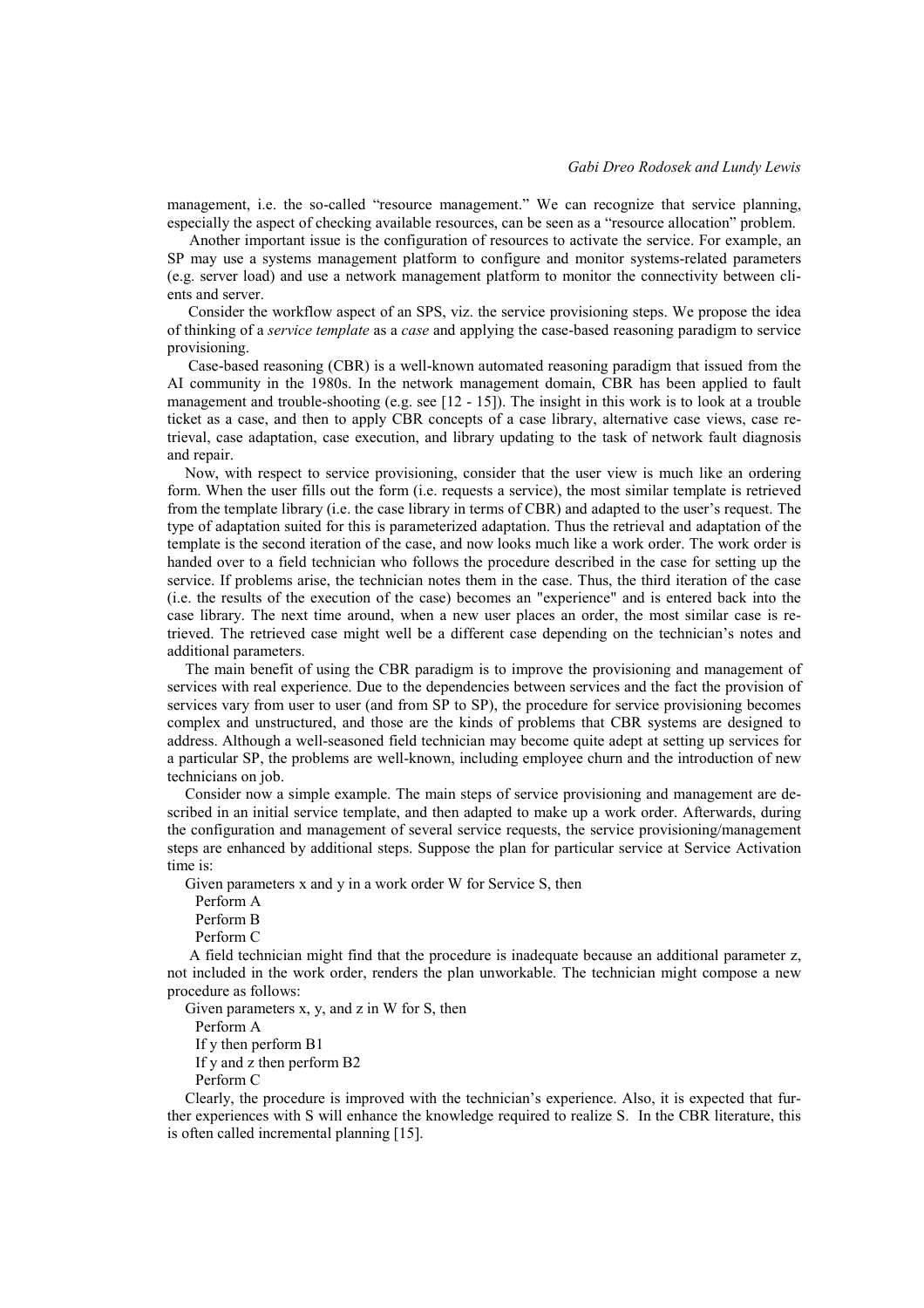# 6. Conclusions

The paradigm shift to service management opens a new dimension in management and also new problems to deal with. Service provisioning is certainly one of the most important but also difficult ones. The proposed framework for a service provisioning system is a step towards the vision that a user is able to review a set of services, select an appropriate service, configure quality parameters, whereupon the SP checks the request, clicks an "execute" button, and the services are turned on, monitored, and managed. We believe that the key issue of a service provisioning system and service management in general is the concept of a service template. In the paper we proposed a generic service template structure which can be refined or instantiated for several purposes. Service provisioning and fault management were two of them. Further, we proposed to apply case-based reasoning methods to improve the service provisioning and management steps with experience.

#### *Acknowledgements*

The authors wish to thank the members of the Munich Network Management (MNM) Team and Aprisma'a Research Department for helpful discussions and valuable comments on previous versions of the paper. The MNM Team, directed by Prof. Dr. Heinz-Gerd Hegering, is a group of researches of the Munich Universities and the Leibniz Supercomputing Center of the Bavarian Academy of Sciences. Its webserver is located at http://wwwmnmteam.informatik.uni-muenchen.de.

# 7. References

- [1] *Service Level Management for Enterprise Networks,* L. Lewis, *Artech House*, ISBN 1-58053- 016-8, 1999.
- [2] *SLA Management in Federated Environments,* P. Bhoj, S. Singhal, S. Chutani, *Proceedings of the 6th IFIP/IEEE International Symposium on Integrated Network Management*, Boston, IEEE Publishing, 1999, pp. 293-308.
- [3] *Determining the Availability of Distributed Applications,* G. Dreo Rodosek, T. Kaiser, *Proceedings of the 5th IFIP/IEEE International Symposium on Integrated Network Management*, San Diego, IEEE Publishing, 1997, pp. 207-218.
- [4] *Management of Federated Services*, P. Bhoj, D. Caswell, S. Chutani, G. Gopal, M. Kosarchyn, *Proceedings of the 5th IFIP/IEEE International Symposium on Integrated Management*, San Diego, IEEE Publishing, 1997, pp. 327-340.
- [5] *An ODP Enterprise Specification of CUSTOMER SERVICE MANAGEMENT for connectivity services*, M. Langer, M. Nerb, *Proceedings of the 3rd International EDOC Conference*, Mannheim, 1999.
- [6] *Monitoring Quality of Service across Organizational Boundaries*, R. Hauck, G. Vogt, *Proceedings of the 3rd IFIP/GI International Conference on Trends towards a Universal Service Market* (edited by C. Linnhoff-Popien and H.-G. Hegering), number 1890 in Lecture Notes in Computer Science, Springer, 2000.
- [7] *CIM*, Core model, DMTF, 1998.
- [8] *Telecommunications Magazine*, Special Issue on Service Creation. January 2000.
- [9] *Managing Application Services over Service Provider Networks: Architecture and Dependency Analysis*, G. Kar, A. Keller, S. Calo, *Proceedings of NOMS 2000* (edited by J. Hong and R. Weihmayer), IEEE Publishing. 2000.
- [10]*Building a Service Provisioning System using the Enterprise Java Bean Framework*, S. Sengul, J. Gish, and J. Tremlett, *Proceedings of NOMS 2000* (edited by J. Hong and R. Weihmayer). IEEE Publishing, 2000.